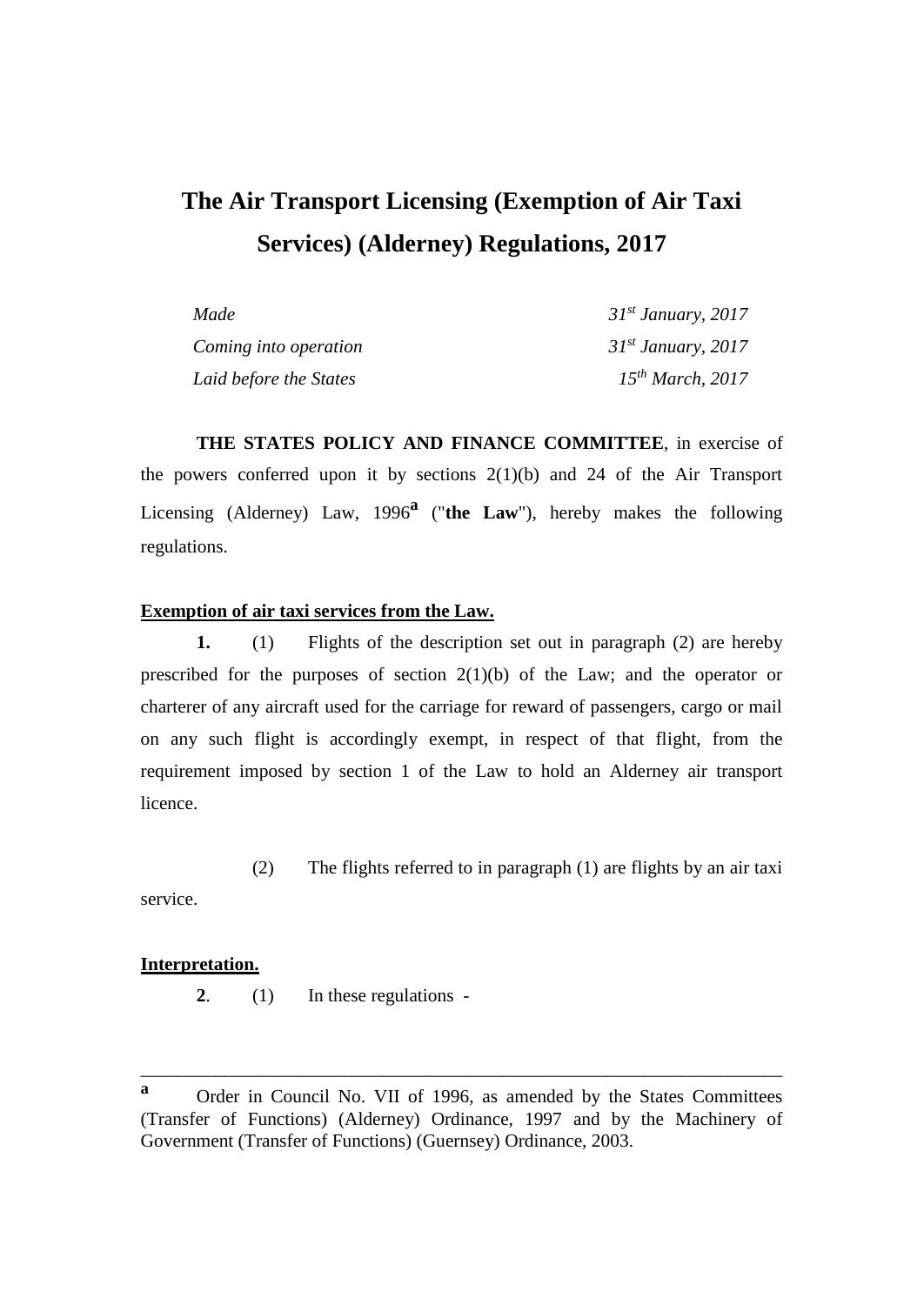"**air taxi service**" means a service for the carriage for reward of passengers, cargo or mail, where the aircraft –

- (a) is hired by the customer for the purposes of a journey to a particular destination specified by the customer;
- (b) has a maximum seating capacity of 12 passengers, and
- (c) has a maximum take-off weight of 12 metric tonnes,

"**the Law**" means the Air Transport Licensing (Alderney) Law, 1996<sup>b</sup>,

and other expressions have the same meaning as in the Law.

(2) The Interpretation (Guernsey) Law, 1948**<sup>c</sup>** applies to the interpretation of these regulations.

### **Citation and commencement.**

.

**3.** These Regulations may be cited as the Air Transport Licensing (Exemption of Air Taxi Services) (Alderney) Regulations, 2017 and shall come into force on the [ ], 2017.

## Dated this 31<sup>st</sup> day of January, 2017 J. DENT

### Chairman of the Policy and Finance Committee \_\_\_\_\_\_\_\_\_\_\_\_\_\_\_\_\_\_\_\_\_\_\_\_\_\_\_\_\_\_\_\_\_\_\_\_\_\_\_\_\_\_\_\_\_\_\_\_\_\_\_\_\_\_\_\_\_\_\_\_\_\_\_\_\_\_\_\_\_

**b** Order in Council No. VII of 1996, as amended by the States Committees (Transfer of Functions) (Alderney) Ordinance, 1997 and by the Machinery of Government (Transfer of Functions) (Guernsey) Ordinance, 2003.

**c** Ordres en Conseil Vol. XIII, p.355.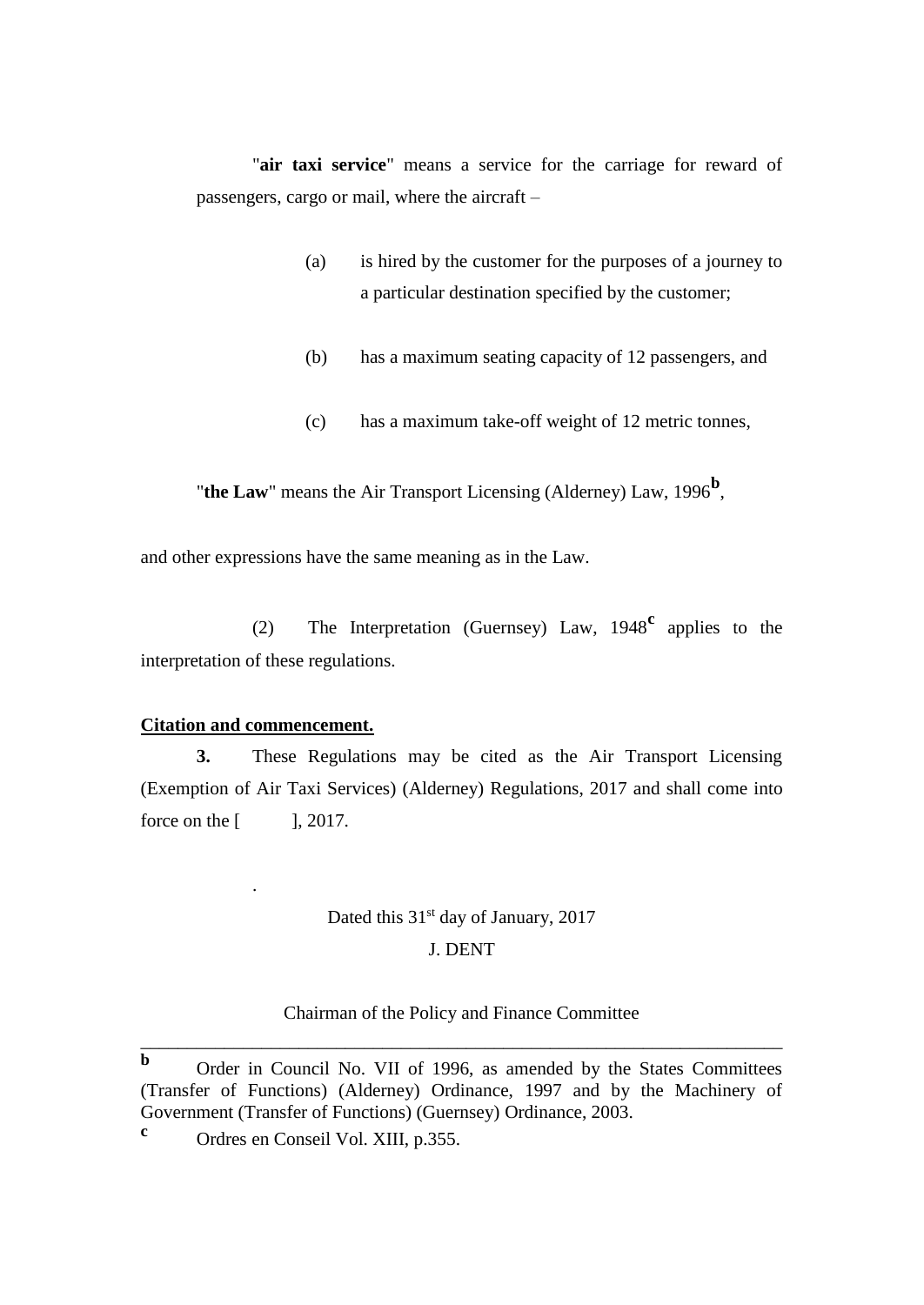For and on behalf of the Committee